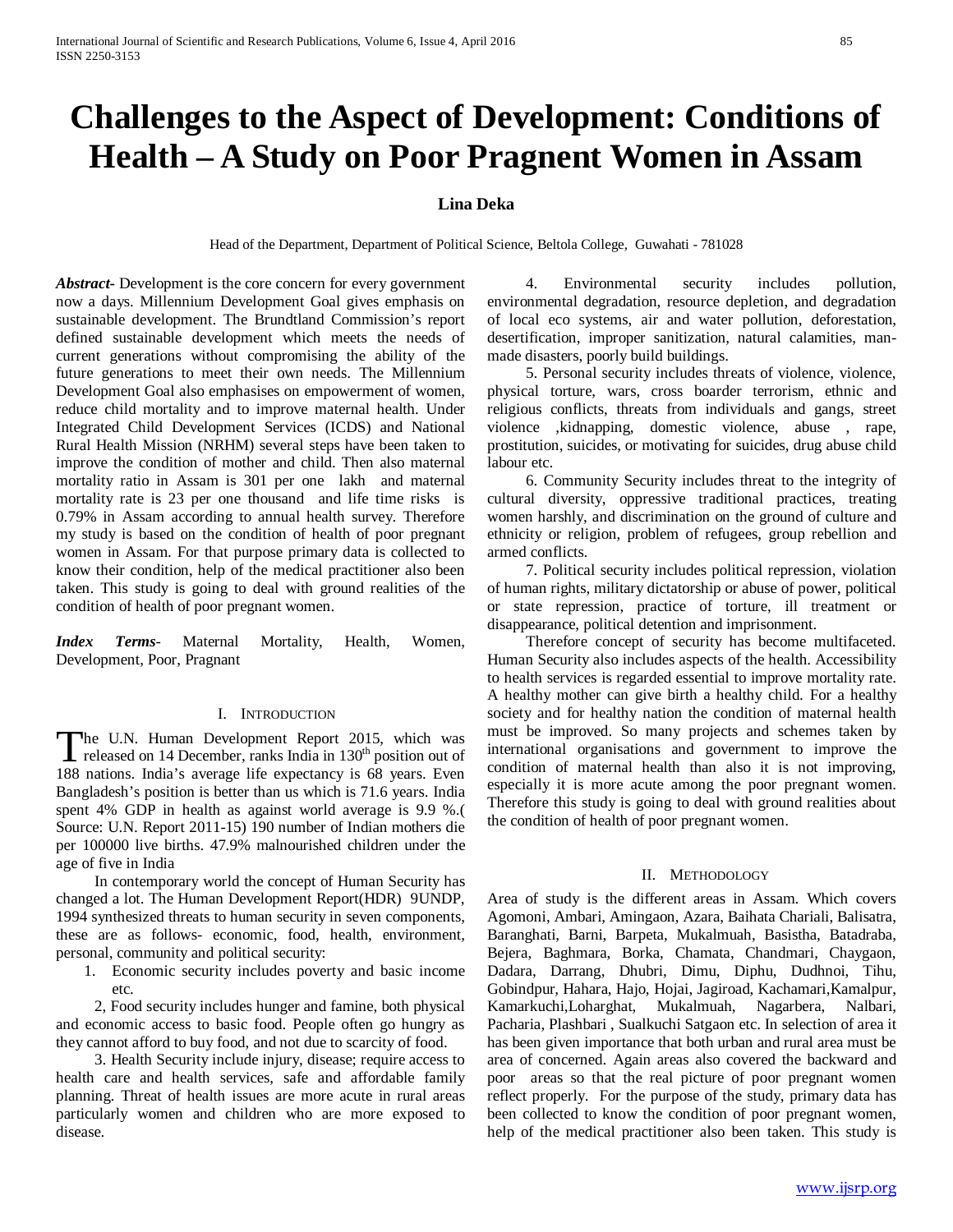going to deal with ground realities of the condition of health of poor pregnant women cases registered in the case record of different hospitals in Assam in the year 2014.

 Data sources: Both primary and secondary data has been collected for the study. Secondary data has been collected from various sources like journals, books, unpublished reports/ records of hospitals in Assam, published reports (research studies/ Case studies and so on), newspaper articles, other media coverage, information accessed through the Internet; personal memories if any.

## III. REVIEW OF LITERATURE

 Poor health status of women in Karnataka is inextricably inter-twined with the socioeconomic and cultural factors. Illiteracy, low education, early age marriage, rural residence and other cultural and economic factors constrain women in acquiring health service.(Sidramshettar, 2004)

 The majority of women in India are anaemic. Iron deficiency is particularly pronounced among the women inhabiting in the eastern states (except Manipur)(Das ,2013)

 Although there has been considerable progress in health centres after the implementation of NRHM in 2005, still the progress is not sufficient to provide health care services to the

**Condition of Health of poor Pregnant Women in Assam:**

growing population. In fact there is acute shortage of Health Centres across the north eastern States. (Saikia and Das, 2014)

 The prevalence of anaemia was 57.72%among ante- natal women who were in the age group of 17-21years followed by the age group of 30 and above and 22-29 years. The prevalence of anaemia was 59.80 % among ante-natal women who get married below 18 years of age. This indicates that early marriage predisposes the risks for occurrence of anaemia in pregnancy. Higher prevalence of 54.36% anaemia was seen among women with education below 10<sup>th</sup> standard. Even the prevalence of anaemia among post graduate pregnant women was 33.33%. The prevalence of anaemia was 54.27% among ante natal women who belonged to low socio-economic status.(Bora, Barman and Barman, 2015)

 **Objectives:** - Poverty has many aspects, it has become multifaceted and it adversely affects women and children at the most. Presently from the point of view of human security and development also, maternal health is an important issue. After reviewing of different literature it has come into light that condition of Maternal Health is great area of concern. Even hidden poverty comes out in focus when we take assessment about their health condition. Condition of poverty highly reflected in women's health. Therefore this study is an effort to reflect the ground reality and condition of health of pregnant women.

| S1<br>No. | Age<br>Group | of<br><b>Nos</b><br>Women | PERCENTAGE OF<br>WOMEN | <b>REMARKS</b> |
|-----------|--------------|---------------------------|------------------------|----------------|
|           | 18-20        | 37                        | 18.50                  |                |
| 2         | $21 - 25$    | 79                        | 39.50                  |                |
| 3         | $26 - 30$    | 55                        | 27.50                  |                |
| 4         | $31 - 35$    | 25                        | 12.50                  |                |
| 5         | $36-40$      | 4                         | 2.00                   |                |
| 6         | Total        | 200                       | 100.00                 |                |

**TABLE:1 AGE GROUP OF WOMEN**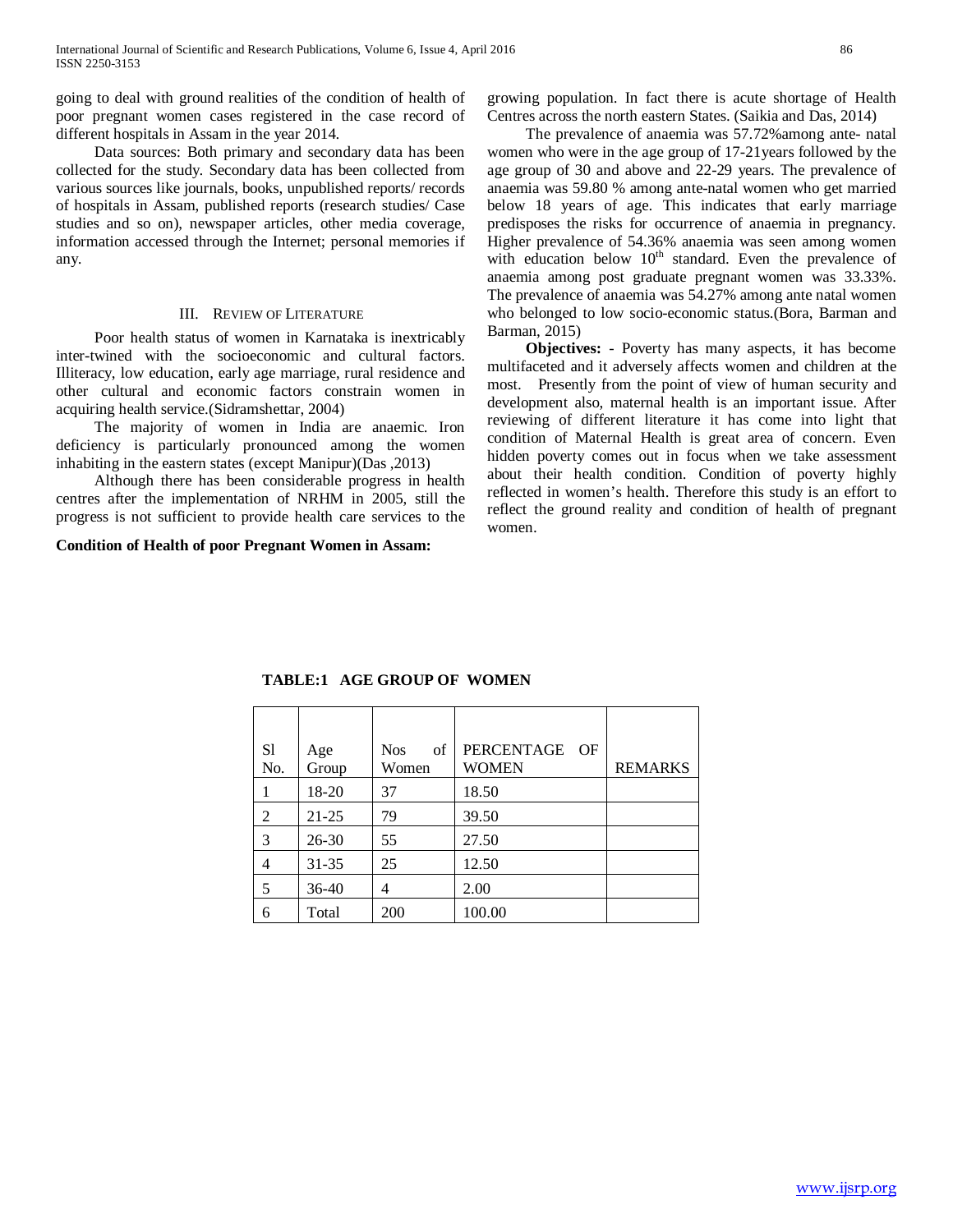

 In this Study among the 200 samples 18.50% are of 18-20 years old, 39.50% are 21-25 years old, 27.50% are 26-30 years old , 12.50 % are 31-35 years old and 2 % are of 36-40% years. Therefore highest 39.50% belong to the age group of 21-25 years old and least 2% percent belong to 36-40 year.

| <b>Sl</b><br>No. | of<br><b>Types</b><br>pressure | s of<br>No -<br>women | PERCENTAGE OF<br><b>WOMEN</b> | <b>REMARKS</b> |
|------------------|--------------------------------|-----------------------|-------------------------------|----------------|
|                  | <b>HIGH</b><br><b>PRESSURE</b> | 18                    | 9.00                          |                |
| 2                | LOW<br><b>PRESSURE</b>         | 133                   | 66.50                         |                |
| 3                | <b>NORMAL</b>                  | 27                    | 13.50                         |                |

# **TABLE:2 WOMEN SUFFERED FORM BLOOD PRESSURE**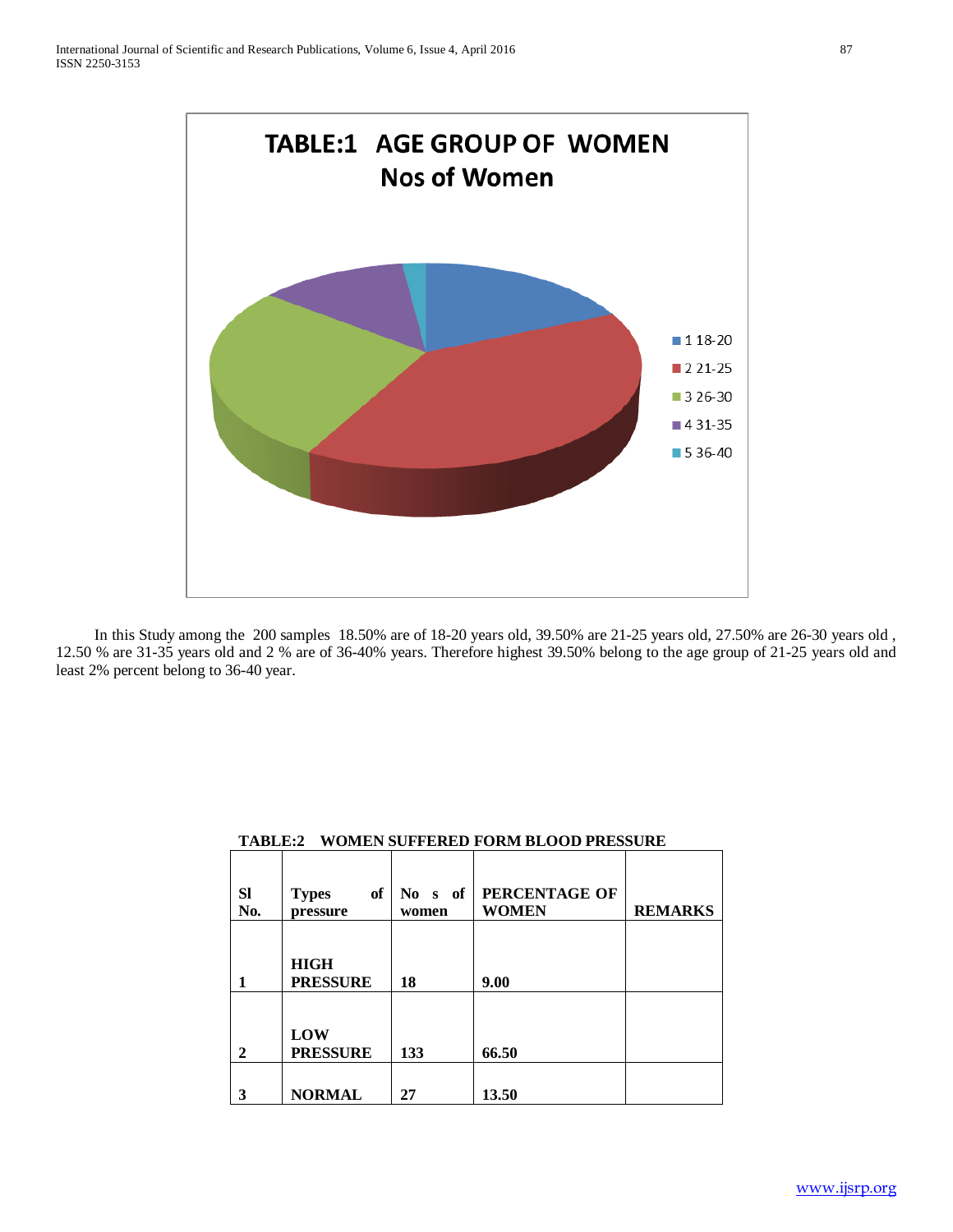|              | DATA NOT              |     |        |  |
|--------------|-----------------------|-----|--------|--|
| 4            | <b>AVAILABLE</b>   22 |     | 11.00  |  |
| <b>Total</b> |                       | 200 | 100.00 |  |



 Among the 200 women taken for the study 9% are suffered from High Blood Pressure and 66.5% suffered from Low Blood Pressure and 13.50 % has Normal Blood Pressure and 11 % data are not available. Therefore among the women highest 66.5 % are suffered from Low Blood Pressure and Least 9% women are suffered from High Blood Pressure. Remarkable is that among pregnant women very less number has normal blood Pressure level.

# **TABLE:3 HISTORY OF PRAGNANCY**

| <b>SI</b><br>No. | N <sub>O</sub><br>OF<br><b>COMPLECATED</b><br><b>CASES</b> | of<br>No.<br>Women | PERCENTAGE OF<br><b>WOMEN</b> | <b>REMARKS</b> |
|------------------|------------------------------------------------------------|--------------------|-------------------------------|----------------|
|                  | WOMEN WHO ARE<br><b>PRAGNANT</b><br><b>FOR</b>             |                    |                               |                |
|                  | THE FIRST TIME                                             | 94                 | 47.00                         |                |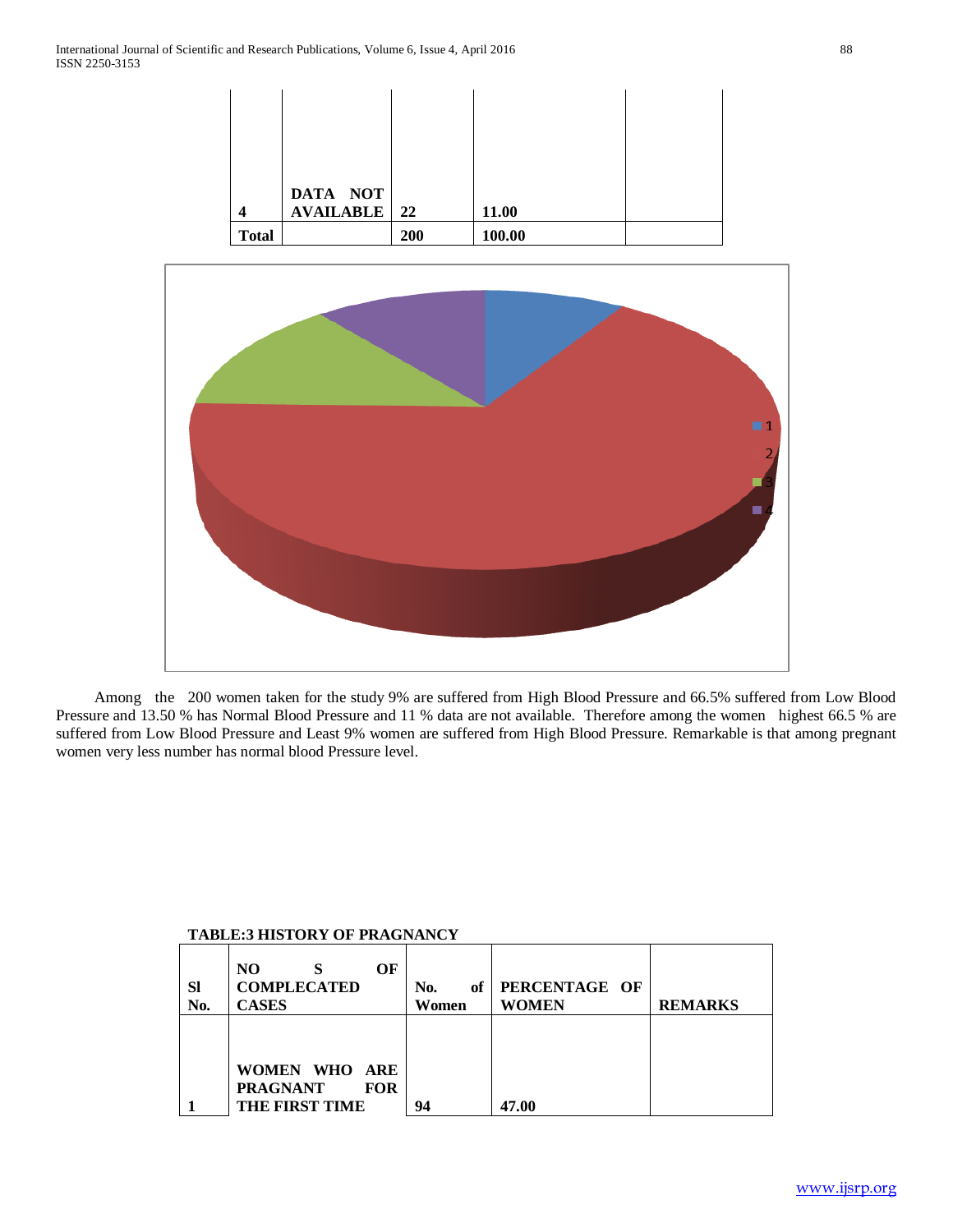| 2 | <b>WOMEN</b><br><b>WHO</b><br><b>HAVE 1ST CHILD</b> | 84 | 42.00 |  |
|---|-----------------------------------------------------|----|-------|--|
| 3 | 2ND PRAGNANCY                                       | 68 | 34.00 |  |
|   |                                                     |    |       |  |
|   | WOMEN WHO ARE<br><b>HAVING 2ND CHILD</b>            |    |       |  |
|   | <b>BUT AGAIN THEY</b>                               |    |       |  |
| 4 | <b>ARE PRAGNANT</b>                                 | 9  | 4.50  |  |
| 5 | <b>3RD PRAGNANCY</b>                                | 14 | 7.00  |  |
|   |                                                     |    |       |  |

 When analysing history of pregnancy, among them 47% are pregnant for the first time and going to deliver first baby, 34 % preparing for 2nd delivery. Among the women who have their 1<sup>st</sup> child is 42%. Women who are having 2nd child but again they are pregnant are of 4.5%. In the populous country like India preparing for third child is both burden for the family and for the society and as well as for the Nation as a whole. But in case both of the  $1<sup>st</sup>$  and  $2<sup>nd</sup>$  case of miscarriage or death of the children it is somehow acceptable. Here in this study 7% are having  $3<sup>rd</sup>$  time pregnancy record.

|                         | $\mathbf{S}$<br>OF<br>NO. |                  |                   |                |
|-------------------------|---------------------------|------------------|-------------------|----------------|
| <b>SI</b>               | <b>COMPLICATED</b>        | of<br><b>Nos</b> | <b>PERCENTAGE</b> |                |
| No.                     | <b>CASES</b>              | Women            | <b>OF WOMEN</b>   | <b>REMARKS</b> |
|                         | <b>IST</b>                |                  |                   |                |
|                         | <b>PRAGNANCY</b>          |                  |                   |                |
| $\mathbf{1}$            | <b>MISCARRIEGE</b>        | 10               | 5.00              |                |
|                         | 2ND                       |                  |                   |                |
|                         | <b>PRAGNACY</b>           |                  |                   |                |
| $\mathbf{2}$            | <b>MISCARRIGE</b>         | 3                | 1.50              |                |
|                         |                           |                  |                   |                |
|                         | 3RD                       |                  |                   |                |
| 3                       | <b>PRAGNANCY</b>          | 14               | 7.00              |                |
|                         |                           |                  |                   |                |
|                         | <b>ADMITED</b><br>IN      |                  |                   |                |
| $\overline{\mathbf{4}}$ | <b>EMERGENCY</b>          | $\mathbf{1}$     | 0.50              |                |
|                         | <b>DITACTED</b>           |                  |                   |                |
|                         | <b>BREAST</b>             |                  |                   |                |
|                         | <b>CANCER</b><br>ON       |                  |                   |                |
| 5                       | <b>RIGHT SIDE</b>         | $\mathbf{1}$     | 0.50              |                |
|                         | <b>ABORTED DUE</b>        |                  |                   |                |
|                         | TО<br><b>UNDER</b>        |                  |                   |                |
|                         | OF<br>AGE                 |                  |                   |                |
| 6                       | <b>MOTHER,</b>            | $\mathbf{2}$     | 1.00              |                |
|                         | <b>INFANT DIED</b>        |                  |                   |                |
|                         | DUE TO HIGH               |                  |                   |                |
|                         | P<br>OF<br>$\bf{B}$       |                  |                   |                |
| 7                       | <b>MOTHER</b>             | 1                | 0.50              |                |
|                         | <b>WATER</b>              |                  |                   |                |
| 8                       | <b>BREAK,</b>             | $\mathbf{1}$     | 0.50              |                |

## **TABLE:4 NOS OF COMPLICATED CASES**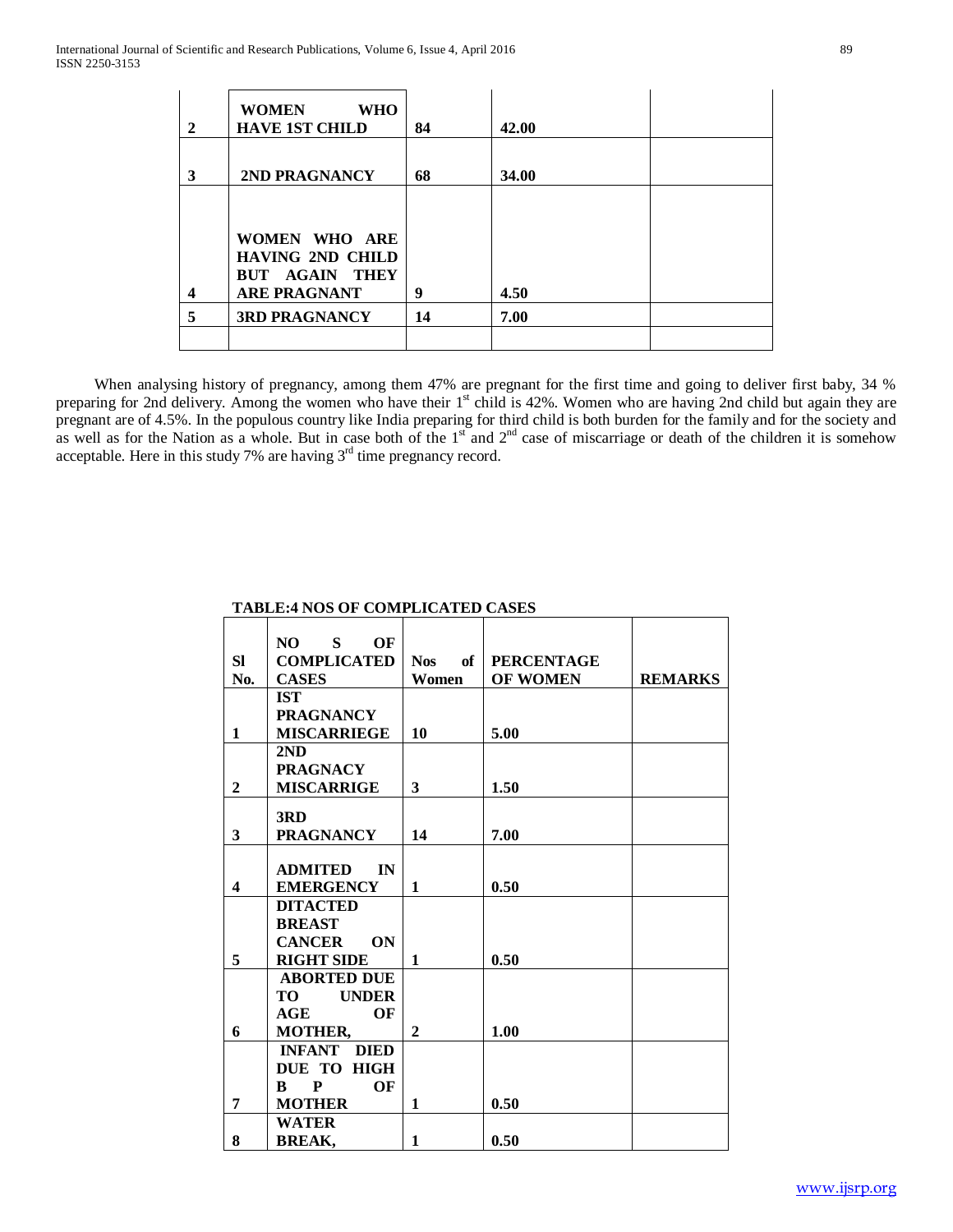| q | <b>IST</b><br><b>PRAGNANCY</b><br><b>ABORTION</b><br><b>DONE</b><br>BY<br><b>MEDICAL</b><br><b>CONDITION</b> |    | 0.50  |  |
|---|--------------------------------------------------------------------------------------------------------------|----|-------|--|
|   |                                                                                                              | 34 | 17.00 |  |



 Among the 200 samples this study reveals 34% pregnant women has complicacy. As such, 5% are having of history of miscarriage of  $1<sup>st</sup>$  pregnancy. 1.5% women also have history of miscarriage in the time of  $2<sup>nd</sup>$  time pregnancy also. As discussed above  $3<sup>rd</sup>$  pregnancy has become an issue for these poor pregnant women and percentage of them is 7%. Among the women 0.50% is in very serious condition and has to admit them in emergency. 0.50% are also detected of having Breast Cancer.1% pregnant women has to go through abortion due to their under age. 0.5% women are having record of losing their child due to the High Blood Pressure. 0.50 % was in very serious condition due to preterm delivery.  $1<sup>st</sup>$  pregnancy has to be aborted due to poor medical facilities is 0.50%. Therefore these are the issues come in front while this study is taken place. Hence, 34% women are going through complications is not at all reflected healthy maternal health condition of these poor pregnant women.

#### **Facts Finding of Annual Health Reports:**

 **The Annual Health Survey 2012-13 reflected that in Assam Marriages among females below legal age(18 years) is in rural areas 8.1% and in urban area it is3.9% and in total it is 7.4%.( Data taken based on marriages during 2009- 2011).**

 **Women aged 20-24 reporting birth of order 2 and above is in rural area 45.5% in urban 39.5% and in total 44.8%.**

 **Women reporting birth of order 3 and above in rural it is 34.1% and in urban 20% and in totality 32.3%.**